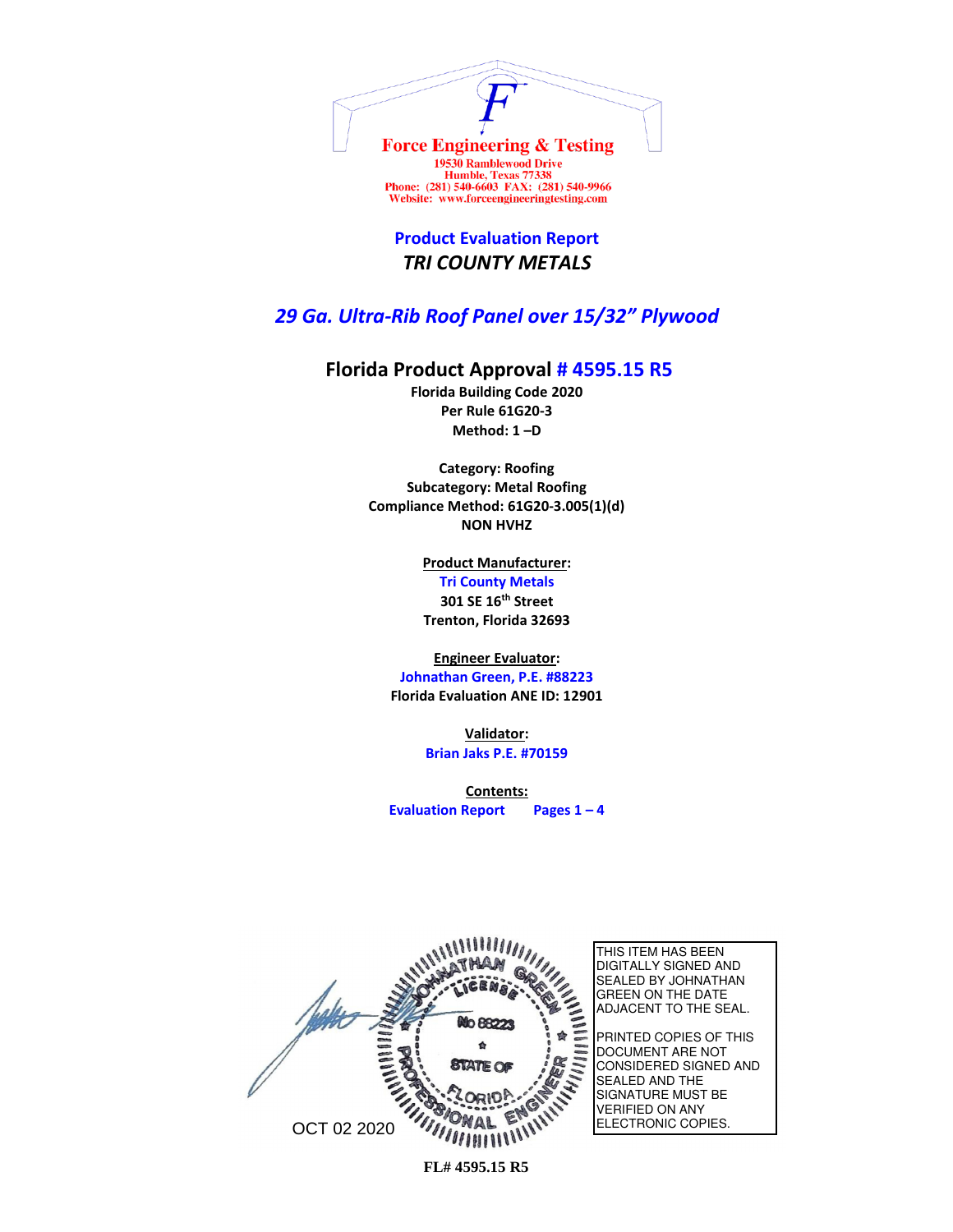|                                  | <b>Force Engineering &amp; Testing</b><br><b>19530 Ramblewood Drive</b><br>Humble, Texas 77338<br>Phone: (281) 540-6603 FAX: (281) 540-9966<br>Website: www.forceengineeringtesting.com                                                  |
|----------------------------------|------------------------------------------------------------------------------------------------------------------------------------------------------------------------------------------------------------------------------------------|
| <b>Compliance Statement:</b>     | The product as described in this report has demonstrated compliance with the<br>Florida Building Code 2020, Sections 1504.3.2, 1504.7.                                                                                                   |
| <b>Product Description:</b>      | Ultra-Rib Roof Panel, Min. 29 Ga. Steel, 36" Wide, through fastened roof panel<br>over 15/32" APA Plywood decking. Non-Structural Application.                                                                                           |
| <b>Panel Material/Standards:</b> | Material: Minimum 29 Ga. Steel conforming to Florida Building Code 2020<br>Section 1507.4.3.<br>Yield Strength: Min. 80.0 ksi<br>Corrosion Resistance: Panel Material shall comply with Florida Building Code<br>2020, Section 1507.4.3. |
| <b>Panel Dimension(s):</b>       | Thickness:<br>$0.0145''$ min.<br>Width:<br>36" maximum coverage<br>3/4" major rib at 9" O.C.<br>Rib Height:                                                                                                                              |
| <b>Panel Fastener:</b>           | #10-16 x 1-1/2" HWH Woodgrip with sealing washing or approved equal<br>1/4" minimum penetration through plywood<br>Corrosion Resistance: Per Florida Building Code 2020, Section 1507.4.4.                                               |
| <b>Substrate Description:</b>    | Min. 15/32" thick, APA Rated plywood over supports at maximum 24" O.C.<br>Design of plywood and plywood supports are outside the scope of this<br>evaluation. Substrate must be designed in accordance w/ Florida Building Code<br>2020. |

**Allowable Design Uplift Pressures:**

| Table "A"                                    |             |                                                              |  |
|----------------------------------------------|-------------|--------------------------------------------------------------|--|
| <b>Maximum Total Uplift Design Pressure:</b> | 84.3 psf    | 146.0 psf                                                    |  |
| <b>Fastener Pattern:</b>                     | 9"-9"-9"-9" | $6.5'' - 2.5'' - 6.5'' - 2.5'' -$<br>$6.5'' - 2.5'' - 6.5''$ |  |
| <b>Fastener Spacing:</b>                     | 24" O.C.    | $12''$ O.C.                                                  |  |

\*Design Pressure includes a Safety Factor = 2.0.



**FL# 4595.15 R5**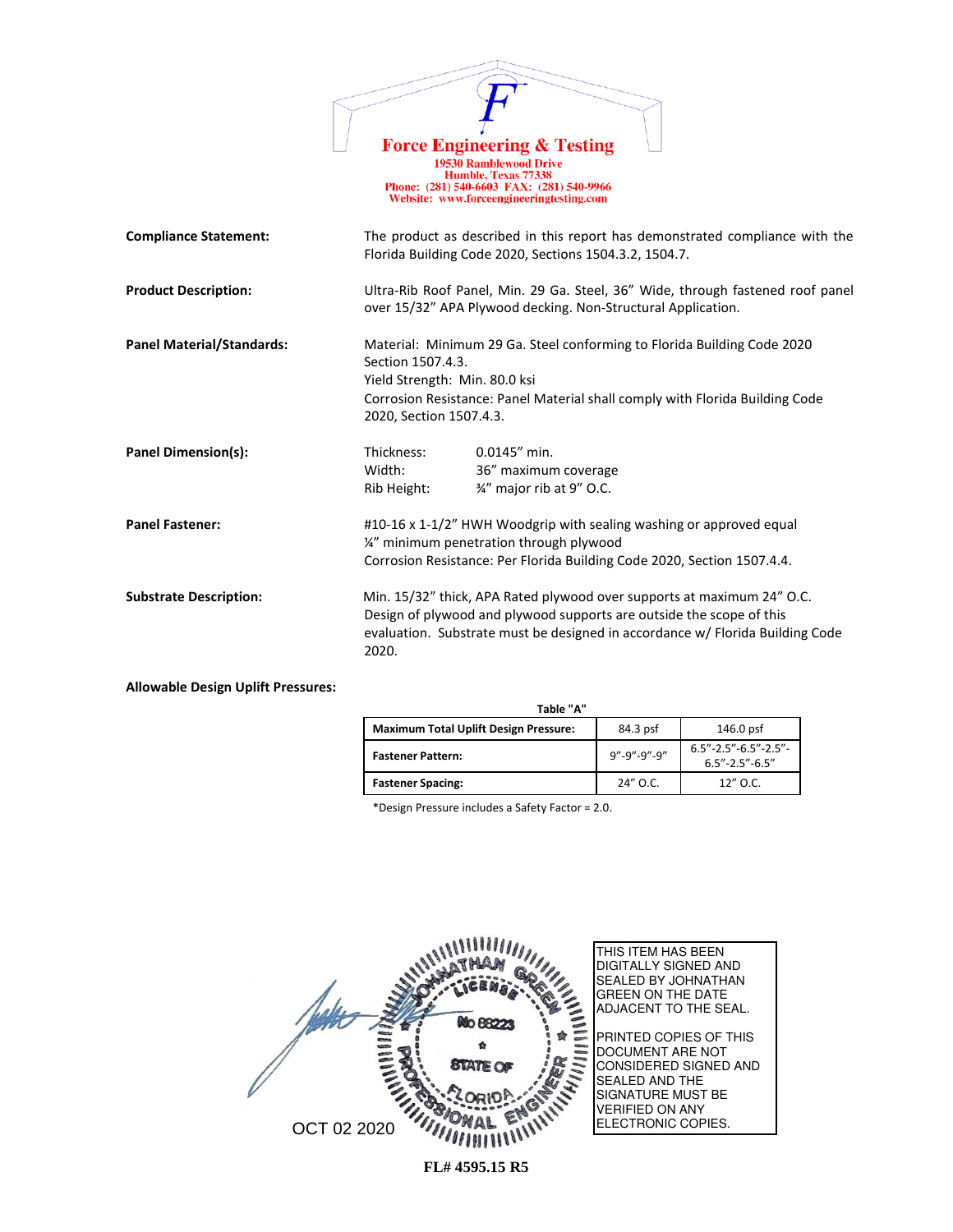

19530 Ramblewood Drive **Humble, Texas 77338**<br>Phone: (281) 540-6603 FAX: (281) 540-9966 Website: www.forceengineeringtesting.com

**Code Compliance:** The product described herein has demonstrated compliance with The Florida Building Code 2020, Section 1504.3.2, 1504.7. **Evaluation Report Scope:** The product evaluation is limited to compliance with the structural wind load requirements of the Florida Building Code 2020, as relates to Rule 61G20-3. **Performance Standards:** The product described herein has demonstrated compliance with: UL 580-06 - Test for Uplift Resistance of Roof Assemblies UL 1897-2012 - Uplift Test for Roof Covering Systems ▪ FM 4471-92 - Foot Traffic Resistance Test. **Reference Data:** 1. UL 580-94 / 1897-98 Uplift Test Force Engineering & Testing, Inc. (FBC Organization # TST-5328) Report No. 136-0393T-07G, H 2. FM 4471-10, Section 4.4 Foot Traffic Resistance Test Force Engin eering & Testing, Inc. (FBC Organization # TST-5328) Report No. 136-0027T-12C 3. Certificate of Independence By Johnathan Green, P.E. (No. 88223) @ Force Engineering & Testing (FBC Organization # ANE ID: 12901) **Test Standard Equivalency:** 1.The UL 580-94 test standard is equivalent to the UL 580-06 test standard. 2. The UL 1897-98 test standard is equivalent to the UL 1897-2012 test standard. 3. The FM 4471-10, Foot Traffic Resistance test standard is equivalent to the FM 4471-92, Foot Traffic Resistance test standard **Quality Assurance Entity:** The manufacturer has established compliance of roof panel products in accordance with the Florida Building Code and Rule 61G20-3.005 (3) for manufacturing under a quality assurance program audited by an approved quality assurance entity. **Minimum Slope Range:** Minimum Slope shall comply with Florida Building Code 2020, including Section 1507.4.2 and in accordance with Manufacturers recommendations. For slopes less than 3:12, lap sealant must be used in the panel side laps. **Installation: Install per manufacturer's recommended details.** 

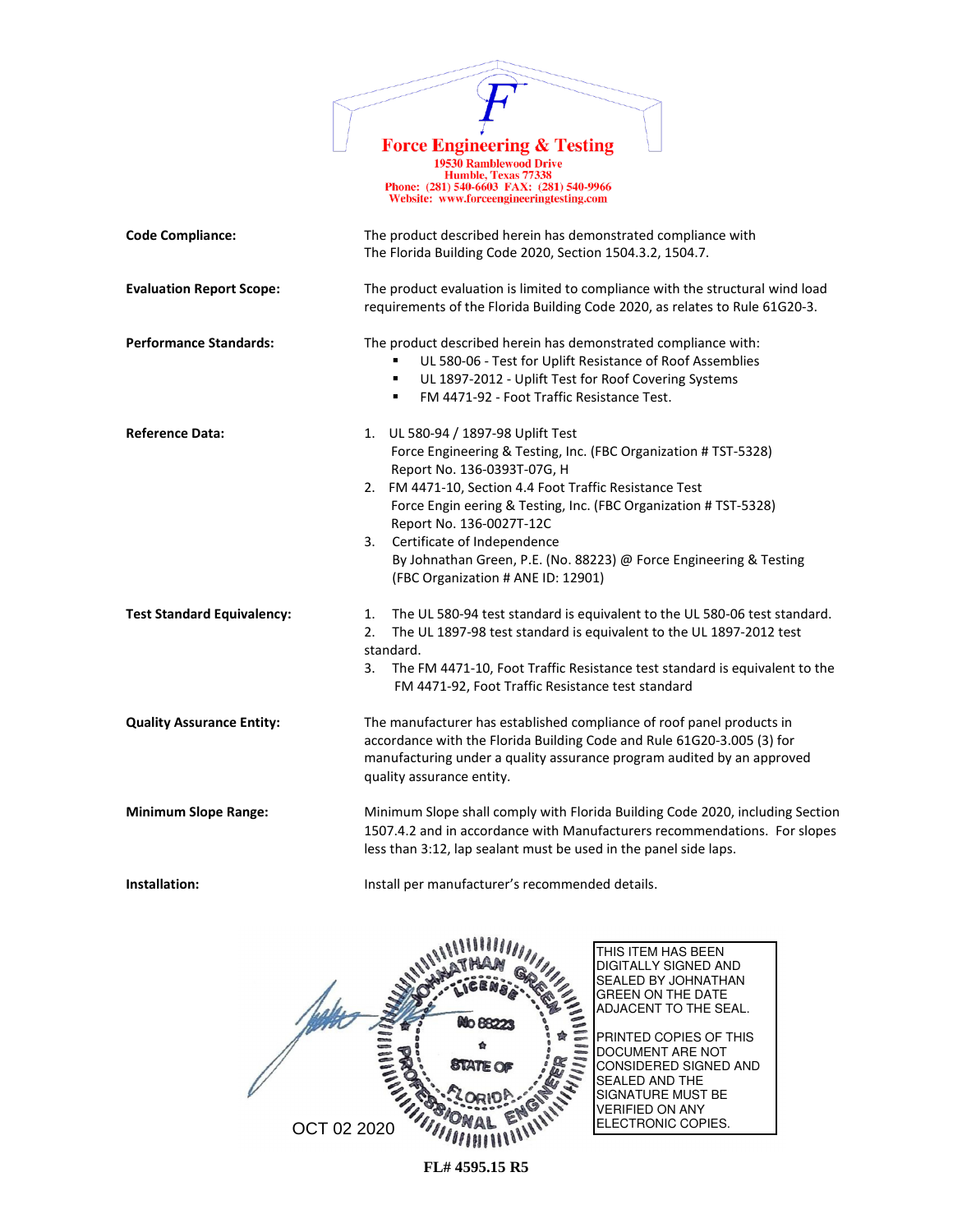

| Underlayment:                          | Per Florida Building Code 2020, Section 1507.1.1 and manufacturer's installation<br>guidelines.                                                                                                                                                                                                                                                                                                                                                                                                                                                                                                                                                             |
|----------------------------------------|-------------------------------------------------------------------------------------------------------------------------------------------------------------------------------------------------------------------------------------------------------------------------------------------------------------------------------------------------------------------------------------------------------------------------------------------------------------------------------------------------------------------------------------------------------------------------------------------------------------------------------------------------------------|
| <b>Roof Panel Fire Classification:</b> | Fire classification is not part of this acceptance.                                                                                                                                                                                                                                                                                                                                                                                                                                                                                                                                                                                                         |
| <b>Shear Diaphragm:</b>                | Shear diaphragm values are outside the scope of this report.                                                                                                                                                                                                                                                                                                                                                                                                                                                                                                                                                                                                |
| Design Procedure:                      | Based on the dimensions of the structure, appropriate wind loads are<br>determined using Chapter 16 of the Florida Building Code 2020 for roof cladding<br>wind loads. These component wind loads for roof cladding are compared to the<br>allowable pressure listed above. The design professional shall select the<br>appropriate erection details to reference in his drawings for proper fastener<br>attachment to his structure and analyze the panel fasteners for pullout and<br>pullover. Support framing must be in compliance with Florida Building Code 2020<br>Chapter 22 for steel, Chapter 23 for wood and Chapter 16 for structural loading. |